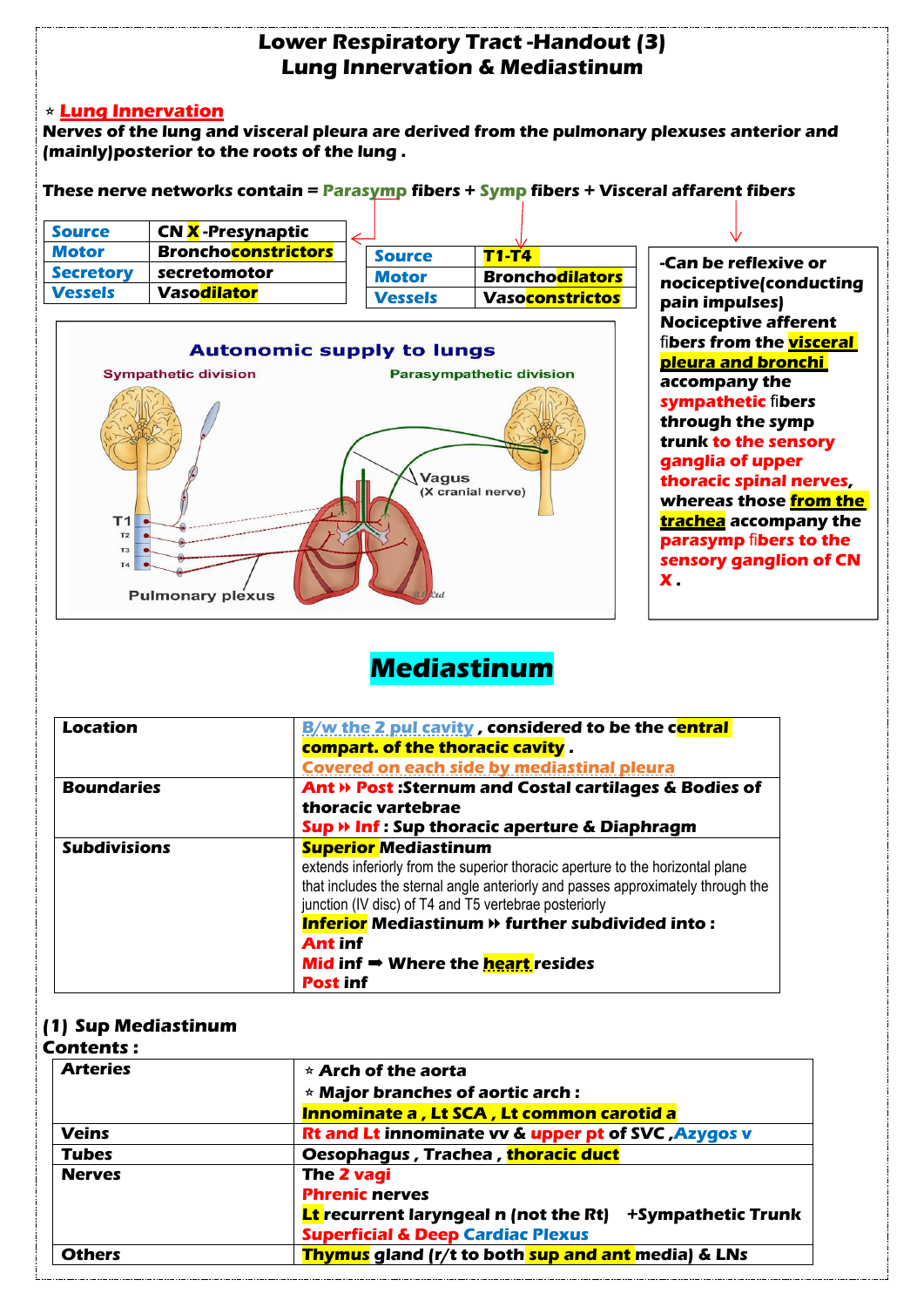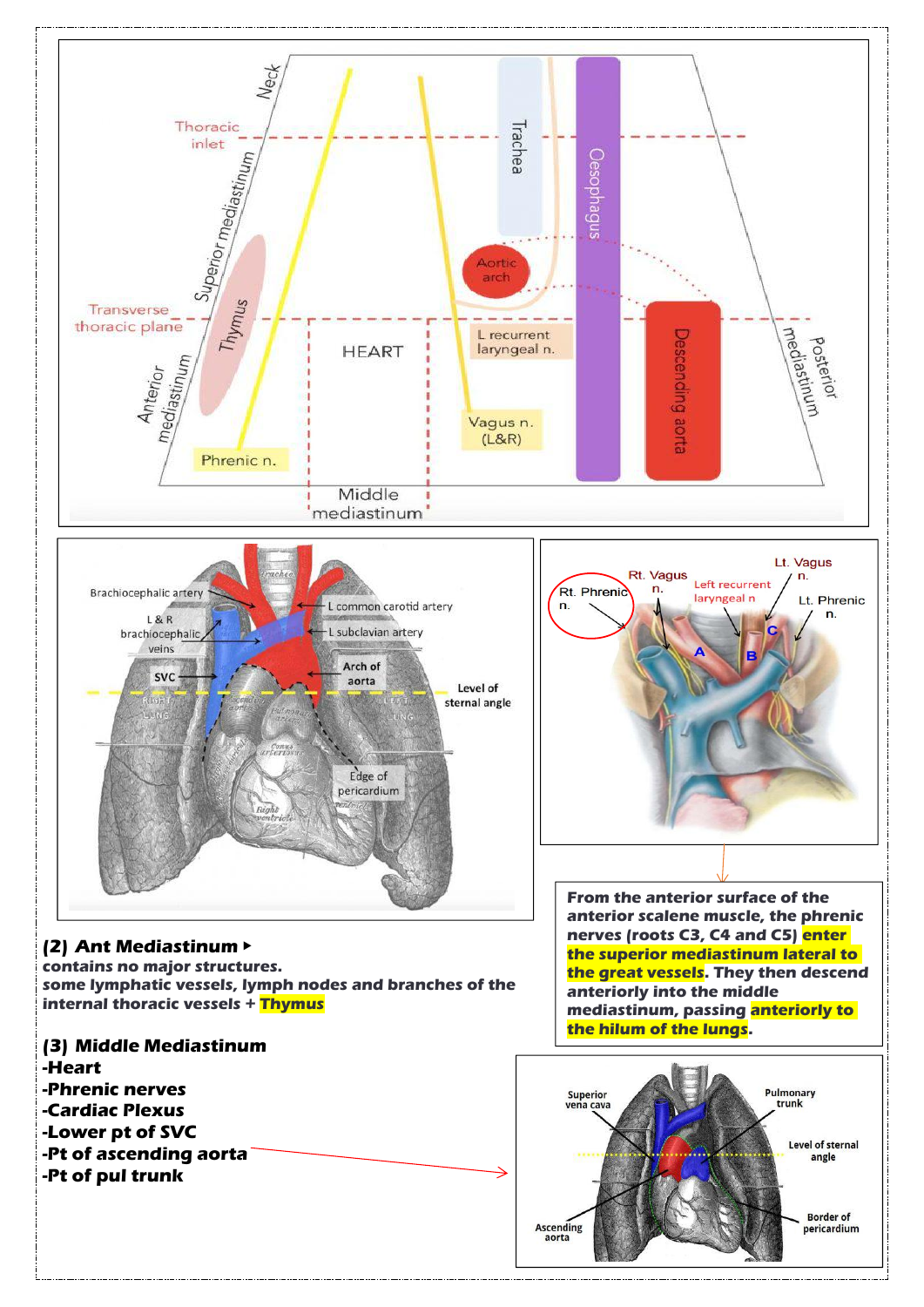|  |  | (4) Post Mediastinum |  |  |  |  |
|--|--|----------------------|--|--|--|--|
|  |  |                      |  |  |  |  |

| <b>Arteries</b> | <b>Descending Aorta w/ its brs</b> |               |
|-----------------|------------------------------------|---------------|
| <b>Veins</b>    | Azygos sytem ► Azygos v,           | Tr            |
|                 | Hemiazygos v, accessory            |               |
|                 | hemiazygos v                       | Arch of       |
|                 | <b>Pul vv</b>                      |               |
| <b>Others</b>   | <b>Oesophagus</b>                  | Right princip |
|                 | <b>Thoracic duct</b>               | bronch        |
| <b>Nerves</b>   | <b>Sympathetic trunk</b>           |               |
|                 | Splanchnic n                       |               |
|                 | Vagi                               |               |

### ⭐**Internal Thoracic a**



## **Ascending Aorta**



**Surface Anatomy : behind Rt side of the sternum below**  $\left| \begin{array}{ccc} \end{array} \right|$ **sternal angle**



### **Arise from ? 1 st part of SCA Course :**

**Lat to the sternum** ⏩ **all the way down till its end (approx at the level of the 7 th costal cart.)** ⏩ **during its descend it gives ant intercostal branches (1-6 th IC spaces )** ⏩ **continues to give 2 end branches**

### **A. Superior epigastric a**

**B. Musculophrenic a** ▶ **gives rise to ant intercostal aa supplying IC spaces (7 th -9 th)**

**R/s w/ the pulmonary trunk : Emerges behind the pul trunk** ▶ **crossing it ant and to the rt** ▶ **ends to the Lt where the aortic arch begins . (ascending aorta ends ant & to the Rt pul trunk) R/s w/ SVC :Anteriorly**

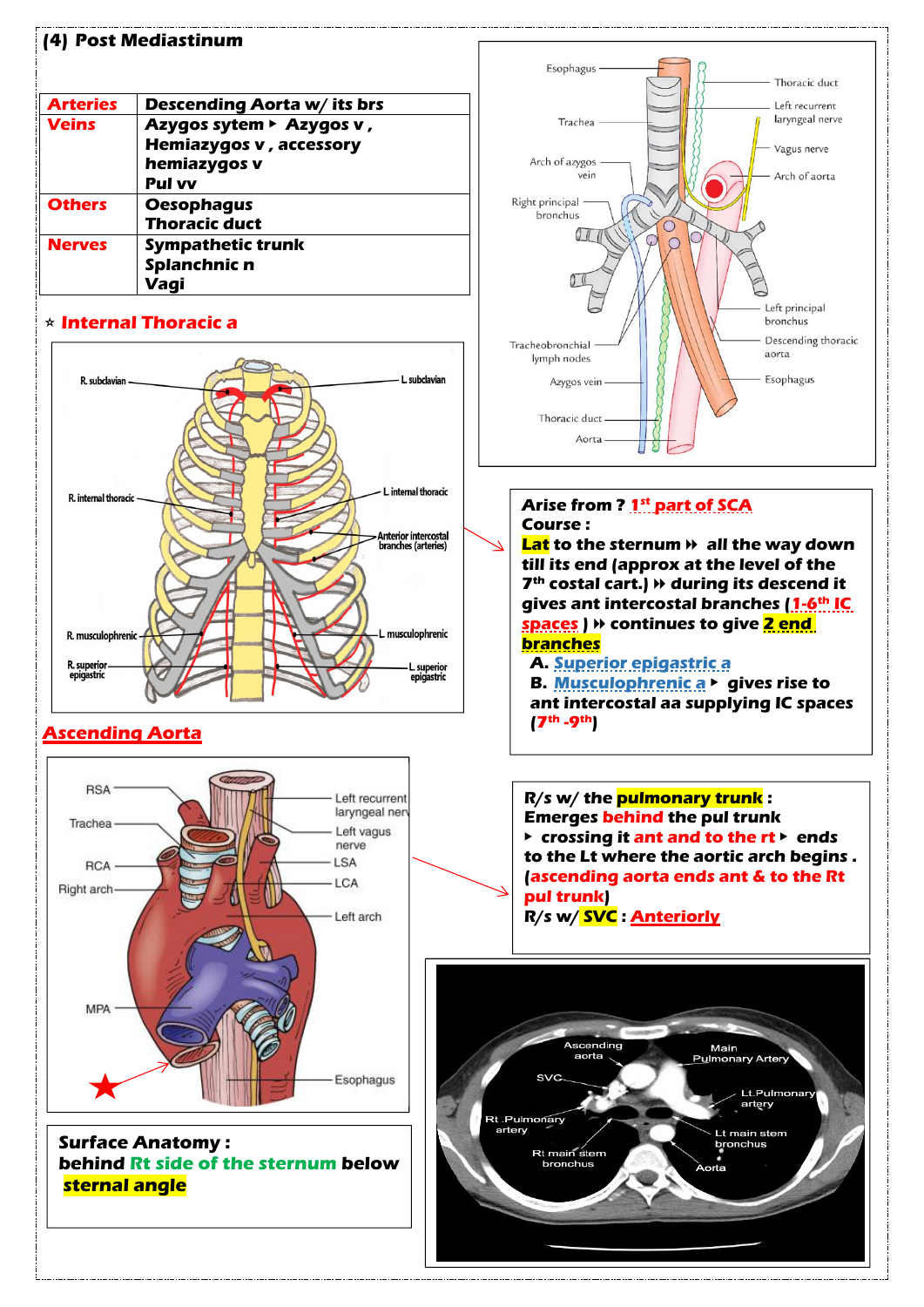

# **Arch of the aorta**

| <b>Orientation</b>     | <b>From Prox to Dist: post and to the Lt</b>                                      |                                       |  |
|------------------------|-----------------------------------------------------------------------------------|---------------------------------------|--|
| <b>Major Brs</b>       | -Brachiocephalic T (being post to the SVC) >Rt<br><b>SCA, Rt Common Carotid a</b> |                                       |  |
|                        | <b>Lt Common Carotid a</b>                                                        |                                       |  |
|                        |                                                                                   | -Post to Lt BCV<br>-Lt to the trachea |  |
|                        |                                                                                   |                                       |  |
|                        | <b>Lt SCA</b>                                                                     |                                       |  |
| <b>Major relations</b> | R/t Trachea : ant to the Lt                                                       |                                       |  |
|                        | <b>Inf: Bifurcation of pulmonary trunk</b>                                        |                                       |  |
| <b>Surface Anatomy</b> | post to the manibrium                                                             |                                       |  |



**Recap : Pul trunk bifurcates behind and to the Lt of the sternal angle**

#### **Note :**

**Lt pul a is ant to descending aorta , Rt pul a is post to ascending aorta .**

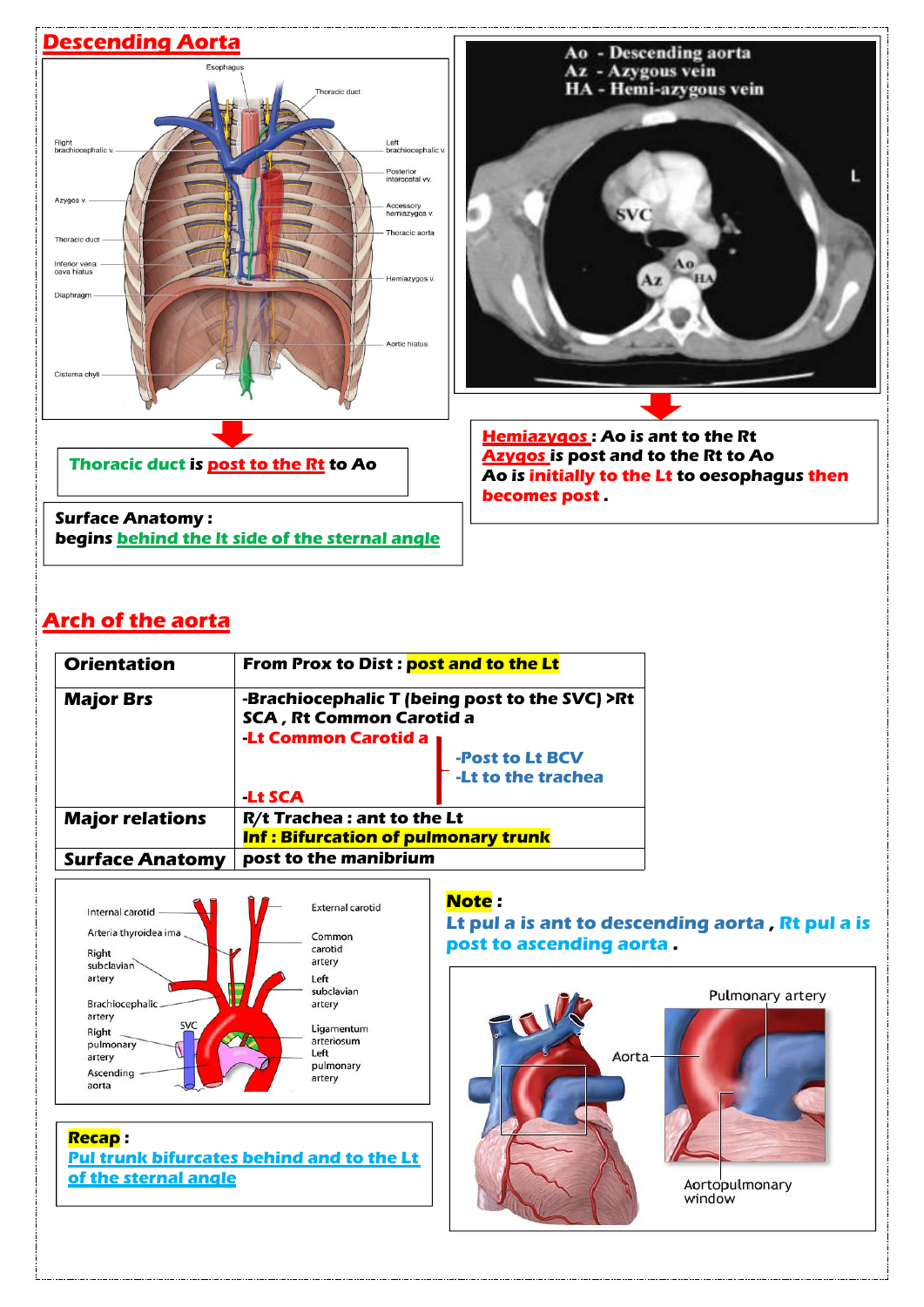